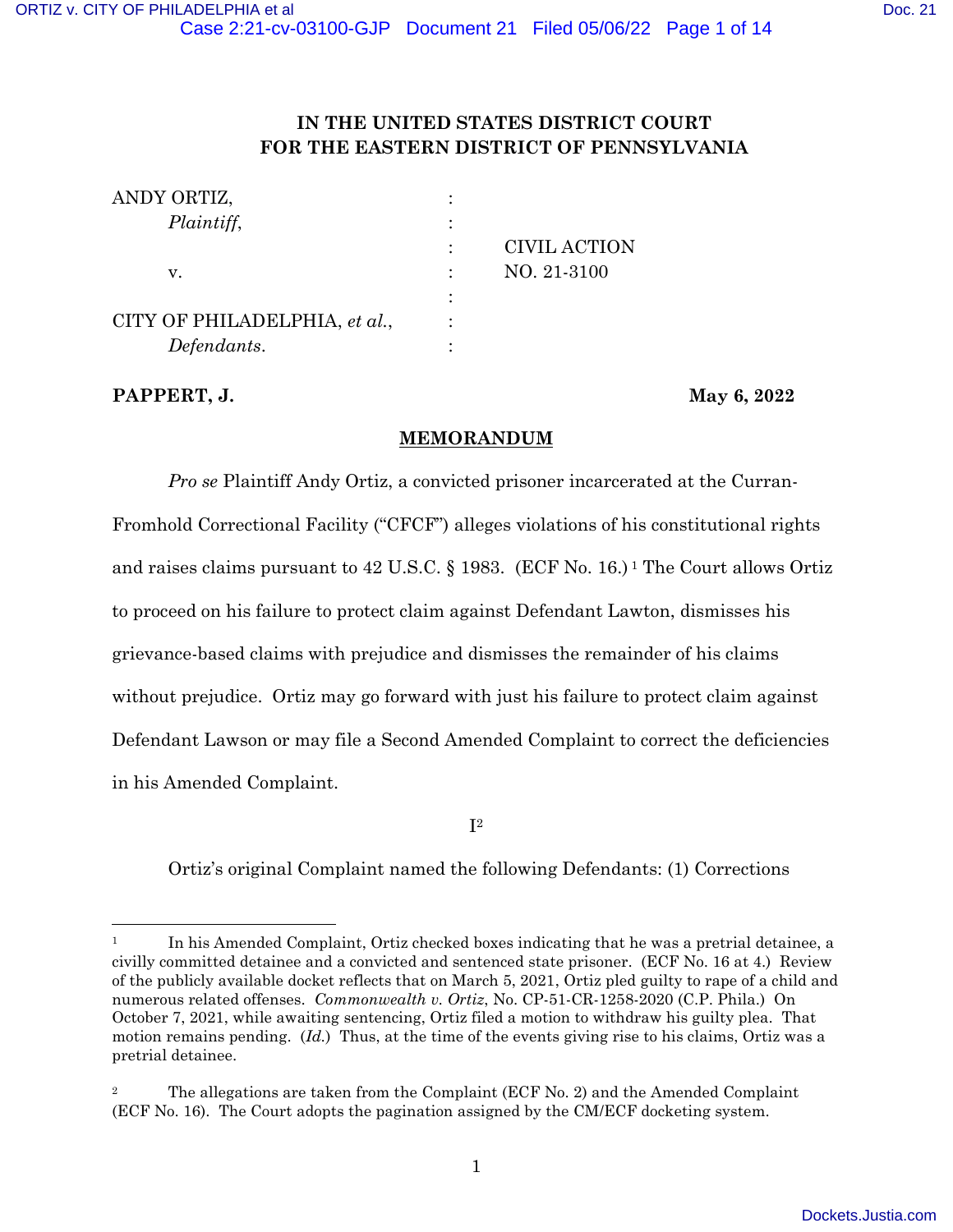## Case 2:21-cv-03100-GJP Document 21 Filed 05/06/22 Page 2 of 14

Officer H. Lawton, (2) Sargent David Gill, (3) Major Martin, (4) Blanche Carney, (5) Philadelphia Department of Prisons and (6) the City of Philadelphia.3 Defendants Lawton, Gill and Martin were sued in their individual capacities; Defendant Carney was sued in her official capacity.

 Upon screening the initial Complaint, the Court granted Ortiz leave to proceed *in forma pauperis* and permitted him to proceed on his failure to protect claim against Lawson. Ortiz's claim against the Department of Prisons, his claim against Gill based on interference with the grievance process and his request that charges be brought against Correa were dismissed with prejudice. Ortiz's official capacity claims and his individual capacity claims against Gill and Martin were dismissed without prejudice. Ortiz was given the option of proceeding with his claim against Lawson or filing an Amended Complaint. (ECF No. 14 at 11-12.) Ortiz chose to file an Amended Complaint, which is ripe for screening.

 Ortiz alleges that on March 4, 2020, while he was incarcerated at PICC, he was assaulted by inmate Gabriel Correa, after which he was photographed and taken to the hospital for treatment of his injuries. (ECF No. 16 at 4.) Lawton is alleged to have seen the incident and Ortiz bleeding but walked away without intervening. (*Id.*) Gill,

<sup>&</sup>lt;sup>3</sup> Ortiz also included a page in his Complaint that stated, "These are officers in the incident." (ECF No. 2 at 5.) The page included three columns of names. The first included Lt. Horsey, Sgt. White, Major Martain (the Court understood this to be a misspelling and believed Ortiz was referring to Defendant Martin) and COs Petel, Amazon, Barnett, Bailey and Tita. A reference below the names stated, "Punch on me." (*Id.*) The second column included Sgt. Crawford, Sgt. David Gill, Major Martain, CO H. Lawton and Gabriel Correa PP# 1212835. A reference below the names stated, "Stabbings." (*Id.*) The third column identified COs S. Blacksheer and A. Jones, Donte Parker, Eric McDail and Sgt. V. White. A reference below these names stated, "Targeted." (*Id.*) It was unclear to the Court whether Ortiz intended to assert claims against these individuals, who were not otherwise named as Defendants. He was granted leave to include claims against these people in his Amended Complaint, but has only sued Defendants Lawton, Gill, Martin and Carney.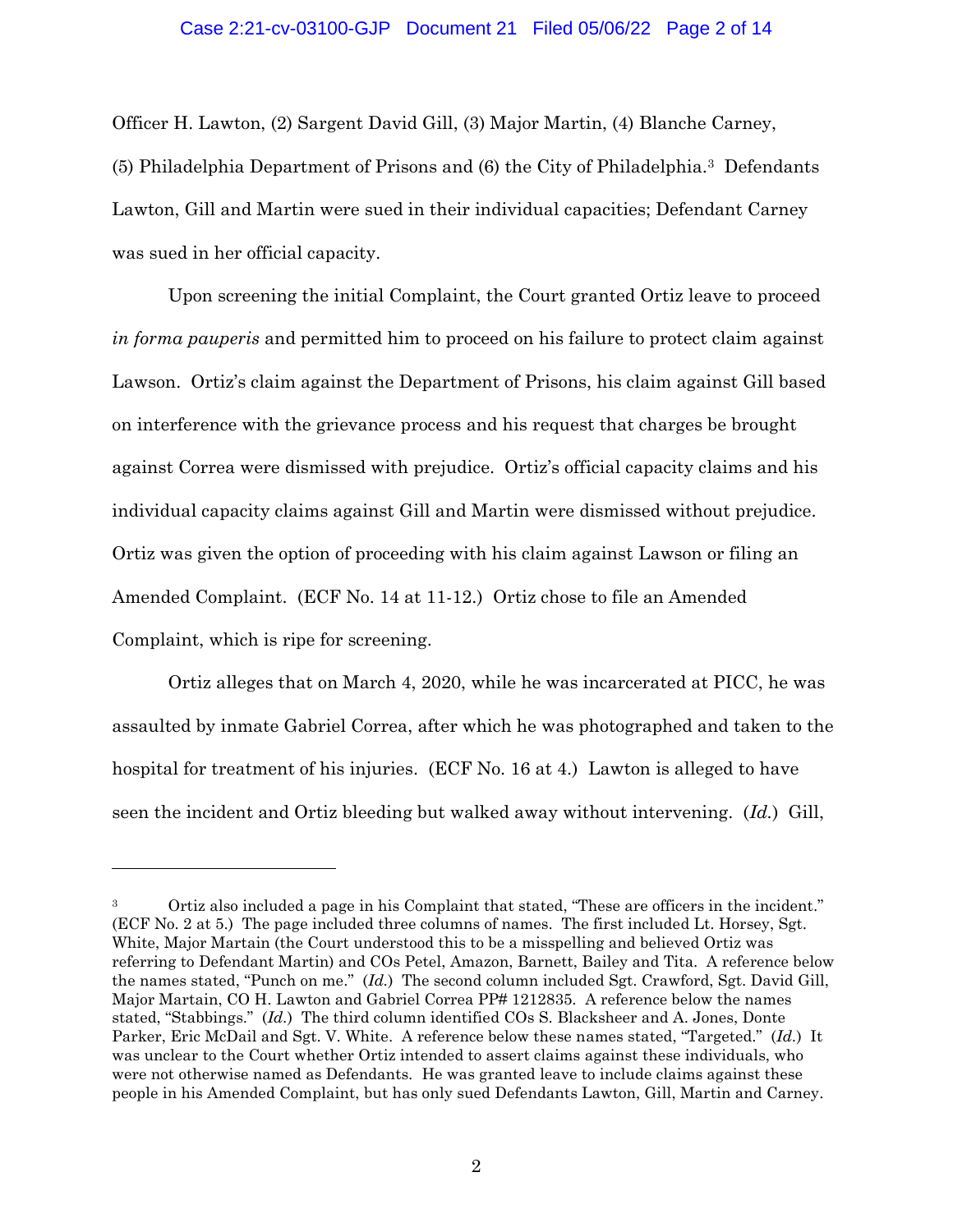#### Case 2:21-cv-03100-GJP Document 21 Filed 05/06/22 Page 3 of 14

presumably after the incident, allegedly refused to permit Ortiz to speak to Internal Affairs or to his lawyer. (*Id.*) Ortiz alleges he submitted a grievance, but Martin and Carney ignored it. (*Id.*) Ortiz also alleges he was refused permission to contact his loved ones and was refused access to the prison law library. (*Id.*) Ortiz claims Carney was "wrong for hiring" and failed to adequately train and supervise. (*Id.*)

 Ortiz asserts claims for cruel and unusual punishment, failure to protect, denial of permission to communicate with his family and denial of access to his attorney and the law library against the Defendants in their individual capacities. (*Id.* at 3.) He seeks compensatory damages. (*Id.* at 5.)

#### II

The Court previously granted Ortiz leave to proceed *in forma pauperis*. Accordingly, 28 U.S.C. § 1915(e)(2)(B)(ii) requires the Court to dismiss his Amended Complaint if it fails to state a claim. Whether a complaint fails to state a claim under  $\S 1915(e)(2)(B)(ii)$  is governed by the same standard applicable to motions to dismiss under Federal Rule of Civil Procedure 12(b)(6), *see Tourscher v. McCullough*, 184 F.3d 236, 240 (3d Cir. 1999), which requires the Court to determine whether the Amended Complaint contains "sufficient factual matter, accepted as true, to state a claim to relief that is plausible on its face." *Ashcroft v. Iqbal*, 556 U.S. 662, 678 (2009) (quotations omitted). "At this early stage of the litigation,' '[the Court will] accept the facts alleged in [the *pro se*] complaint as true,' 'draw[] all reasonable inferences in [the plaintiff's] favor,' and 'ask only whether [that] complaint, liberally construed, . . . contains facts sufficient to state a plausible [] claim.'" *Shorter v. United States*, 12 F.4th 366, 374 (3d Cir. 2021) (quoting *Perez v. Fenoglio*, 792 F.3d 768, 774, 782 (7th Cir. 2015)).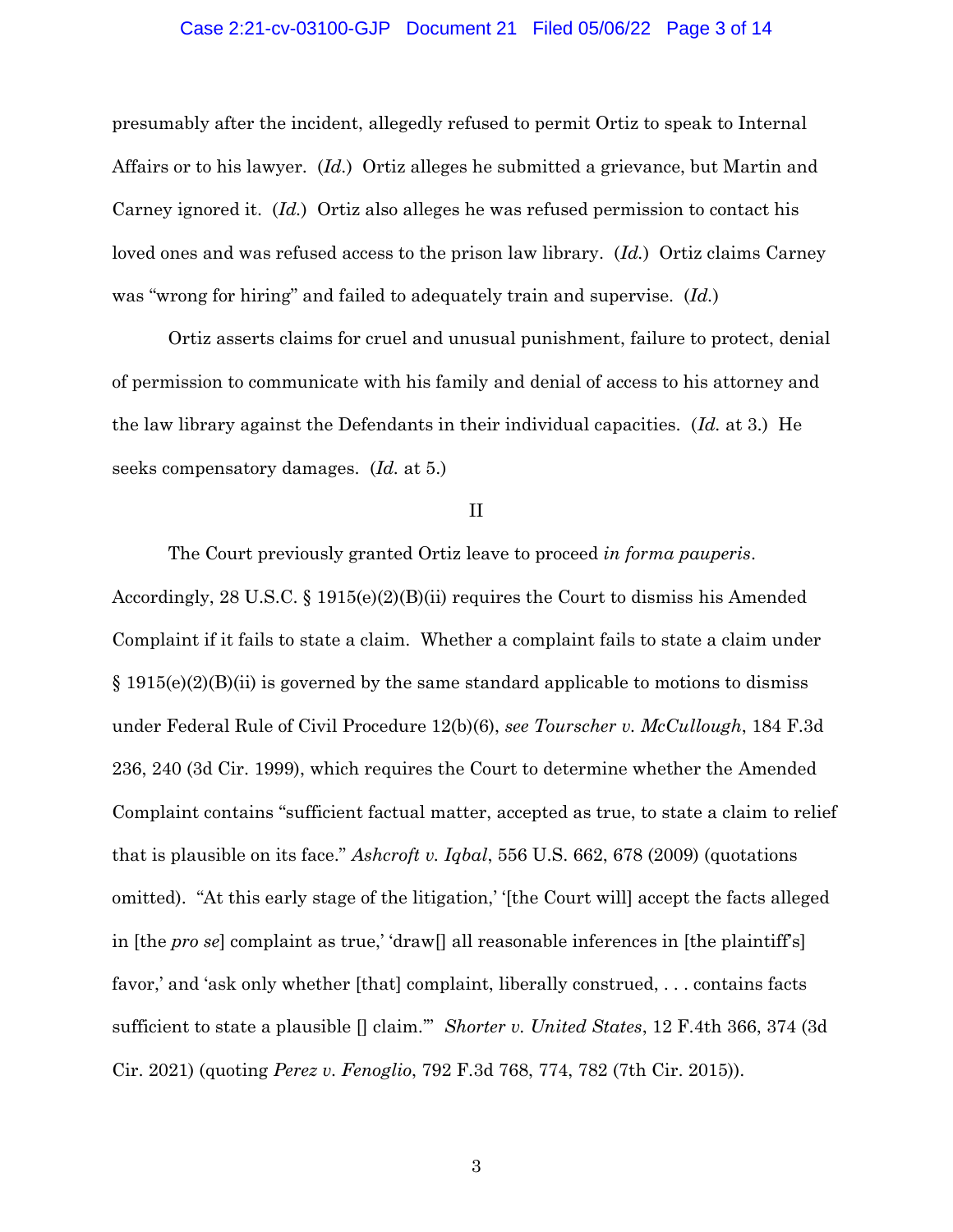# Case 2:21-cv-03100-GJP Document 21 Filed 05/06/22 Page 4 of 14

Conclusory allegations do not suffice. *Iqbal*, 556 U.S. at 678. As Ortiz is proceeding *pro* 

*se*, the Court construes his allegations liberally. *Vogt v. Wetzel*, 8 F. 4th 182, 185 (3d

Cir. 2021) (citing *Mala v. Crown Bay Marina, Inc.*, 704 F.3d 239, 244-45 (3d Cir. 2013)).

III

The vehicle by which federal constitutional claims may be brought in federal

court is Section 1983 of Title 42 of the United States Code, which provides in part:

Every person who, under color of any statute, ordinance, regulation, custom, or usage, of any State or Territory or the District of Columbia, subjects, or causes to be subjected, any citizen of the United States or other person within the jurisdiction thereof to the deprivation of any rights, privileges, or immunities secured by the Constitution and laws, shall be liable to the party injured in an action at law, suit in equity, or other proper proceeding for redress.

42 U.S.C. § 1983. "To state a claim under § 1983, a plaintiff must allege the violation of

a right secured by the Constitution and laws of the United States and must show that

the alleged deprivation was committed by a person acting under color of state law."

*West v. Atkins*, 487 U.S. 42, 48 (1988). Additionally, "[a] defendant in a civil rights

action must have personal involvement in the alleged wrongs" to be liable. *See Rode v.* 

*Dellarciprete*, 845 F.2d 1195, 1207 (3d Cir. 1988).

A

In his Amended Complaint, Ortiz alleges Carney was "wrong on hiring" and also alleges a "failure to adequate [sic] train, supervise" on her part. (ECF No. 16 at 4.) The Court understand this to be a supervisory liability claim against Carney.

There are "two general ways in which a supervisor-defendant may be liable for unconstitutional acts undertaken by subordinates." *Barkes v. First Corr. Med., Inc.*, 766 F.3d 307, 316 (3d Cir. 2014), *reversed on other grounds by Taylor v. Barkes*, 575 U.S. 822 (2015). First, a supervisor may be liable if he or she "'with deliberate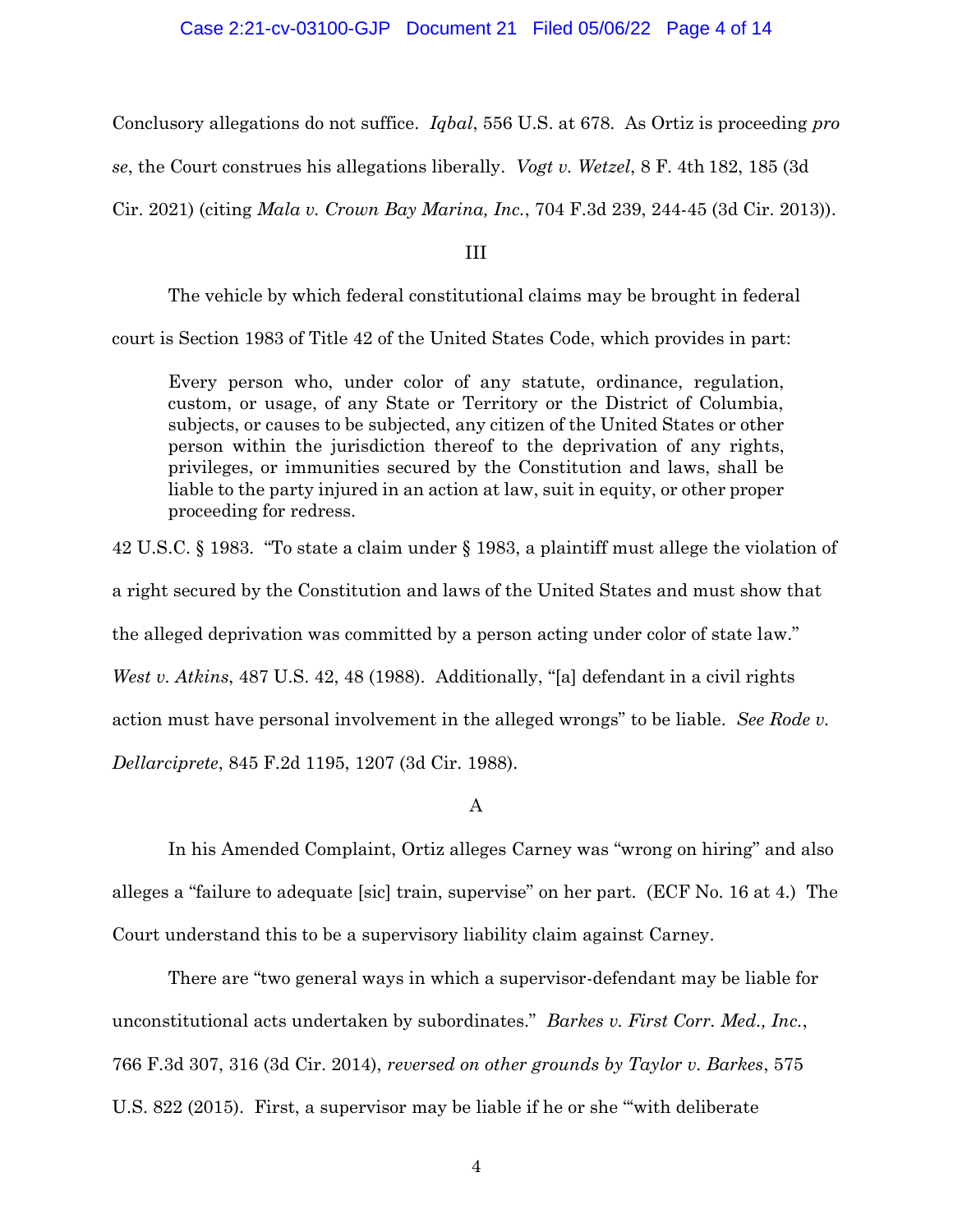## Case 2:21-cv-03100-GJP Document 21 Filed 05/06/22 Page 5 of 14

indifference to the consequences, established and maintained a policy, practice or custom which directly caused [the] constitutional harm." *Id.* (quoting *A.M. ex rel. J.M.K. v. Luzerne Cty. Juvenile Det. Ctr.*, 372 F.3d 572, 586 (3d Cir. 2004) (alteration in original)). "Second, a supervisor may be personally liable under  $\S$  1983 if he or she participated in violating the plaintiff's rights, directed others to violate them, or, as the person in charge, had knowledge of and acquiesced in the subordinate's unconstitutional conduct." *Id.*

Generalized allegations that a supervisory defendant is "in charge of" or "responsible for" an office or facility are insufficient to allege personal involvement in an underlying constitutional violation. *See Saisi v. Murray*, 822 F. App'x 47, 48 (3d Cir. 2020) (*per curiam*) ("Saisi asserted that some defendants were 'in charge of agencies that allowed this to happen,' and that liability stemmed merely from defendants' 'belief' that their conduct would be 'tolerated.' However, a director cannot be held liable 'simply because of his position as the head of the [agency].'" (quoting *Evancho v. Fisher*, 423 F.3d 347, 354 (3d Cir. 2005))

"Under Section 1983, a supervisor may be liable for [his or her] failure to train or supervise employees. . . ." *Whitfield v. City of Philadelphia*, 587 F. Supp. 2d 657, 666 (E.D. Pa. 2008). A claim for supervisory liability or liability based upon a failure to train involves four elements: (1) that an existing policy created an unreasonable risk of constitutional injury; (2) the supervisor was aware of this unreasonable risk; (3) the supervisor was indifferent to the risk; and (4) the injury resulted from the policy or practice. *See Sample v. Diecks*, 885 F.2d 1099, 1118 (3d Cir. 1989). Where a need for "more or different training . . . is so obvious, and the inadequacy so likely to result in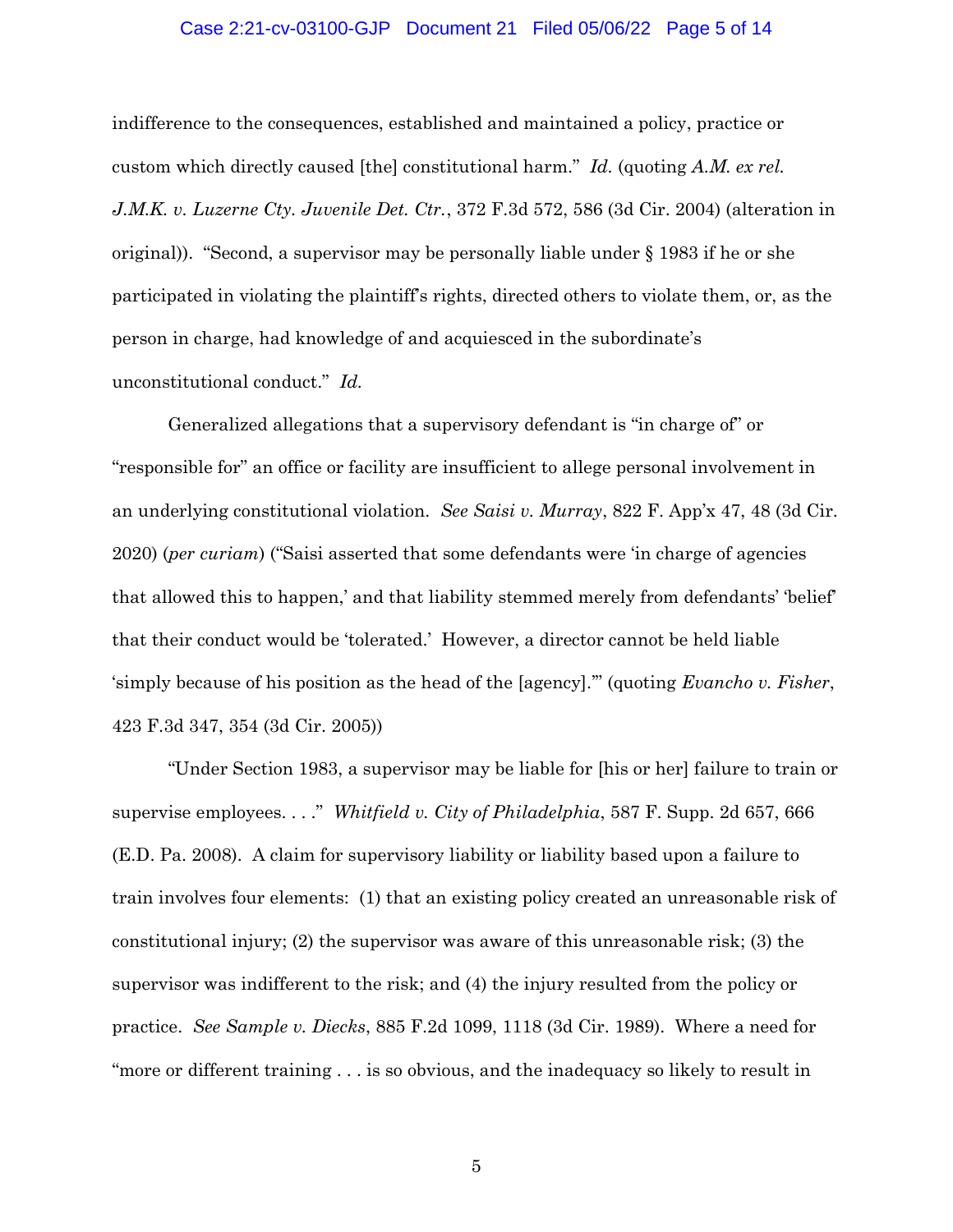## Case 2:21-cv-03100-GJP Document 21 Filed 05/06/22 Page 6 of 14

constitutional violations, that the failure to train . . . can fairly be said to represent official policy," *City of Canton v. Ohio*, 489 U.S. 378, 390 (1989), and that failure to train "actually causes injury," a supervisor may be held liable. In addition,

In resolving the issue of [supervisory] liability, the focus must be on adequacy of the training program in relation to the tasks the particular officers must perform. That a particular officer may be unsatisfactorily trained will not alone suffice to fasten liability on the [supervisor], for the officer's shortcomings may have resulted from factors other than a faulty training program. . . . Neither will it suffice to prove that an injury or accident could have been avoided if an officer had had better or more training. . . . Moreover, for liability to attach . . . the identified deficiency in [the] training program must be closely related to the ultimate injury.

*Id*. at 390-91.

Ortiz's Amended Complaint does not reference any policy of which Carney was aware that created a risk of harm or resulted in the injuries Ortiz suffered. Ortiz asserts without explanation that Carney failed to train and supervise but does not describe the nature of this failure. Such a claim is not plausible and the Court dismisses it accordingly, albeit with leave to amend.

B

The gravamen of Ortiz's Amended Complaint is that he was stabbed by inmate Gabriel Correa during the night, requiring medical attention. He alleges Lawton observed the incident and observed Ortiz bleeding, but walked away. He also alleges Gill did not permit Ortiz to speak with Internal Affairs or his lawyer. Based on this conduct, Ortiz asserts a claim based on prison officials' failure to protect him from inmate Gabriel Correa.

 The Due Process Clause of the Fourteenth Amendment governs claims brought by pretrial detainees. *Hubbard v. Taylor*, 399 F.3d 150, 166 (3d Cir. 2005). To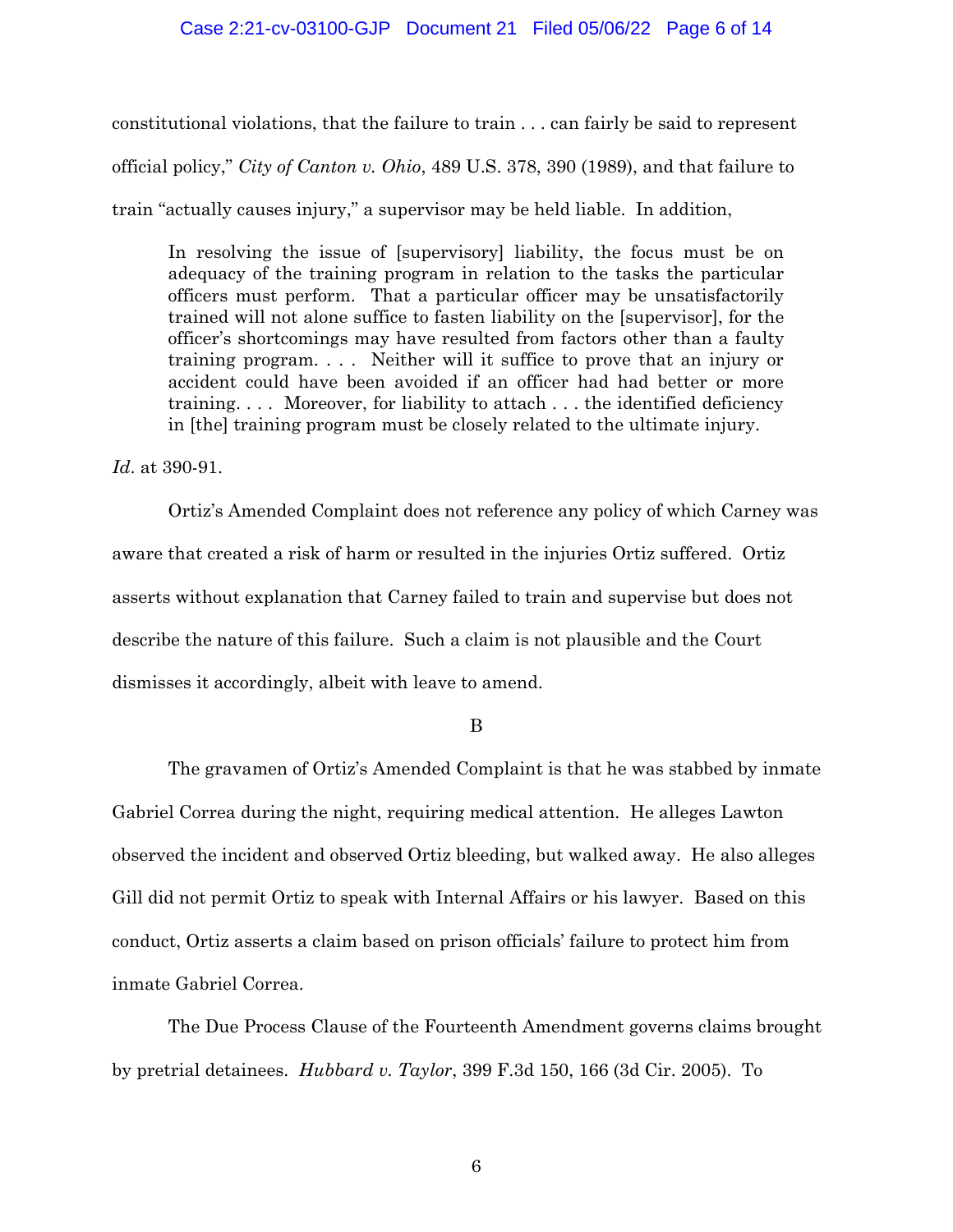#### Case 2:21-cv-03100-GJP Document 21 Filed 05/06/22 Page 7 of 14

establish a basis for a Fourteenth Amendment violation, a prisoner must allege his conditions of confinement amount to punishment. *Bell v. Wolfish*, 441 U.S. 520, 538 (1979). Unconstitutional punishment, be it under the Eighth Amendment applicable to convicted prisoners or the Fourteenth Amendment applicable to pretrial detainees, typically includes both objective and subjective components. *Stevenson v. Carroll*, 495 F.3d 62, 68 (3d Cir. 2007). "[T]he objective component requires an inquiry into whether the deprivation was sufficiently serious and the subjective component asks whether the officials acted with a sufficiently culpable state of mind." *Id.* (internal quotations and alterations omitted).

 In general, to allege a sufficiently culpable state of mind a detainee must assert prison officials acted with deliberate indifference, meaning they consciously disregarded a serious risk to the detainee's health or safety. *See Wilson v. Seiter*, 501 U.S. 294, 298- 99 (1991); *see also Wilson v. Burks*, 423 F. App'x 169, 173 (3d Cir. 2011) (*per curiam*) ("' [T]he official must both be aware of facts from which the inference could be drawn that a substantial harm exists, and he must also draw that inference.'") (quoting *Farmer v. Brennan*, 511 U.S. 825, 837 (1994)); *cf. Edwards v. Northampton Cty.*, 663 F. App'x 132, 135 (3d Cir. 2016) (*per curiam*) ("[W]e agree with the District Court and find no reason to apply a different standard here as we have applied the 'deliberate indifference' standard both in cases involving prisoners and pretrial detainees." (internal citations omitted)).

In the context of suits against prison officials for failure to protect an inmate from harm caused by other inmates, the Third Circuit has stated that where a prison official is deliberately indifferent to a pervasive risk of harm to an inmate, an inmate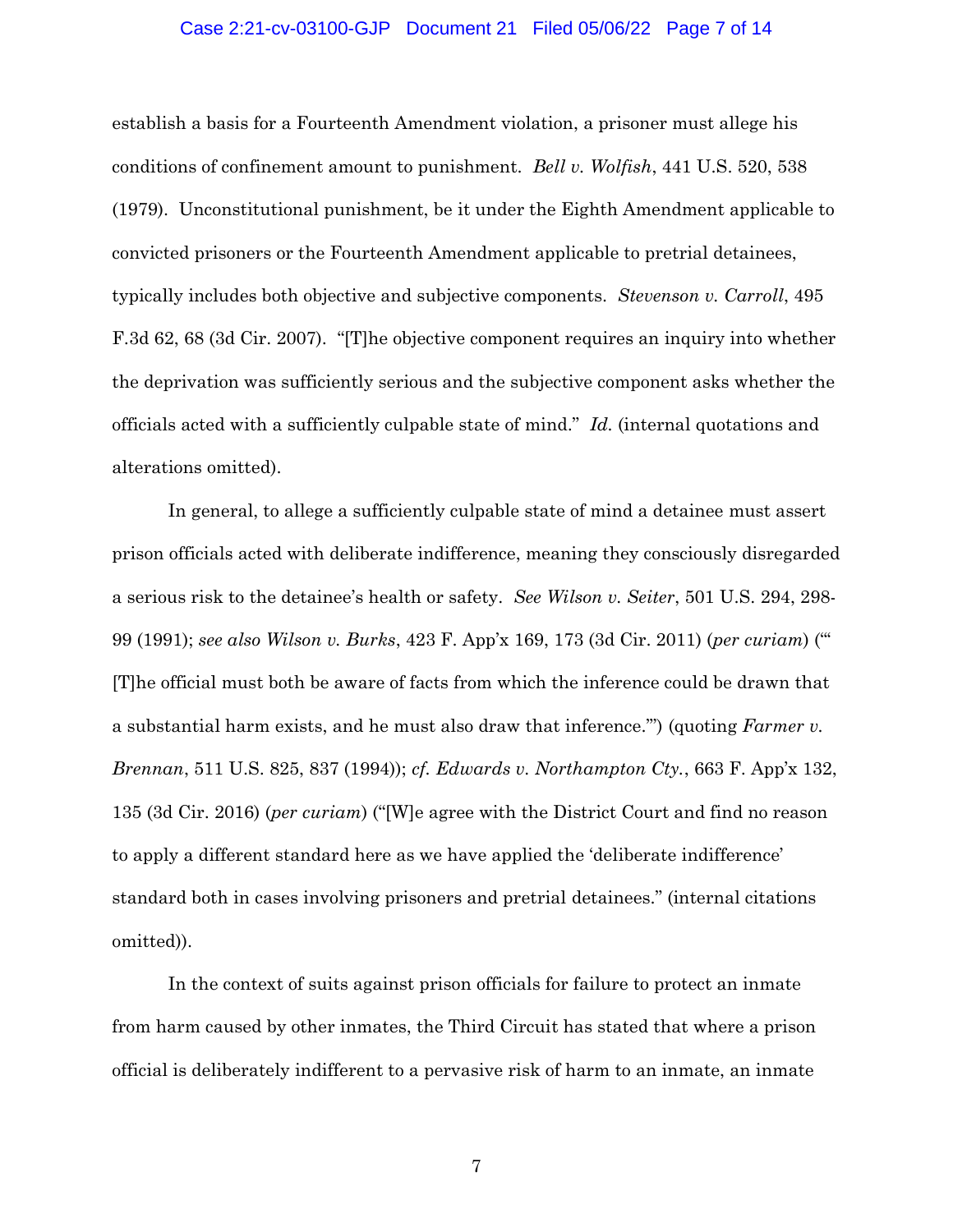#### Case 2:21-cv-03100-GJP Document 21 Filed 05/06/22 Page 8 of 14

may obtain relief in a § 1983 action. *Young v. Quinlan*, 960 F.2d 351, 361 (1992) (superseded by statute on other grounds as stated in *Nyhuis v. Reno*, 204 F.3d 65, 71 n.7 (3d Cir. 2000). In *Young*, the Third Circuit reversed a grant of summary judgment where prison officials were warned by an inmate that the inmate was concerned about his safety and it was undisputed that the prison officials either did nothing or their response, if any, came too late to be of any help to the inmate. *Id.* at 363.

Elaborating on the deliberate indifference standard, the Third Circuit stated that "a prison official is deliberately indifferent when he knows or should have known of a sufficiently serious danger to an inmate." *Id.* at 361. The Court stated that the phrase "should have known" "[d]oes not refer to a failure to note a risk that would be perceived with the use of ordinary prudence. It connotes something more than a negligent failure to appreciate the risk . . . , though something less than subjective appreciation of that risk." *Id*., citing *Colburn v. Upper Darby Twp.*, 946 F.2d 1017 (3rd Cir. 1991).

Furthermore, the "strong likelihood of [harm] must be 'so obvious that a lay person would easily recognize the necessity for' preventive action." *Young*, 960 F.2d at 361, (citing *Monmouth County Correctional Inst. Inmates v. Lanzaro*, 834 F.2d 326, 347 (3rd Cir. 1987)). There must not only be a great risk of injury, but it must also be so apparent "that a lay custodian's failure to appreciate it evidences an absence of any concern for the welfare of his or her charges." *Colburn*, 946 F.2d at 1025.

Ortiz claims Lawton observed the stabbing and saw Ortiz bleeding but walked away without removing Ortiz from the situation. (ECF No. 16 at 4.) This adequately states a plausible claim for failure to protect against Lawton.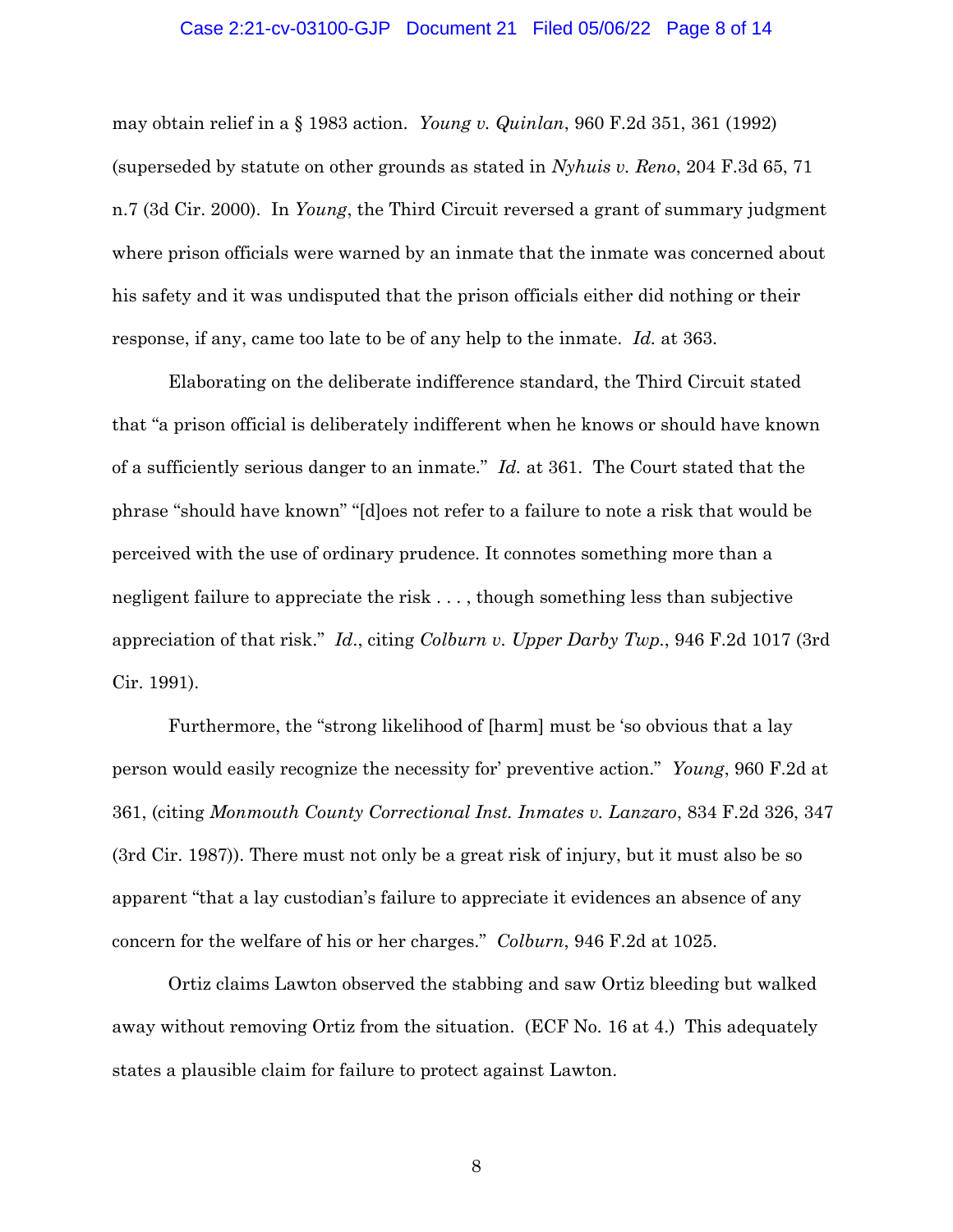$\overline{C}$ 

Read liberally, Ortiz's allegation that Gill did not allow him to contact Internal Affairs following the stabbing could be construed as a claim that Gill interfered with Ortiz's ability to participate in the prison grievance process. However, "[p]rison inmates do not have a constitutionally protected right to a grievance process." *Jackson v. Gordon*, 145 F. App'x 774, 777 (3d Cir. 2005) (*per curiam*); *see also Caldwell v. Beard*, 324 F. App'x 186, 189 (3d Cir. 2009) (*per curiam*); *Matthews v. Graves*, No. 14-445-GMS, 2014 WL 4743958, at \*4 (D. Del. Sept. 19, 2014) ("In addition, because a prisoner has no free-standing constitutional right to an effective grievance process, Matthews cannot maintain a constitutional claim against Kendall and Internal Affairs based upon his perception that they failed to properly investigate his grievances.") Accordingly, the facts alleged by Ortiz against Gill do not give rise to a plausible basis for a constitutional claim.

Ortiz also alleges he submitted a grievance following the incident, but Martin and Carney ignored it. (*Id.* at 4.) However, Ortiz does not state a plausible constitutional claim against these Defendants based on their alleged failure to review and respond to his grievance, because there is no constitutional right to a grievance process. *Pressley v. Beard*, 266 F. App'x. 216, 218 (3d Cir. 2008) ("The District Court properly dismissed these defendants and any additional defendants who were sued based on their failure to take corrective action when grievances or investigations were referred to them.") Additionally, participation in the grievance process does not, without more, establish involvement in the underlying constitutional violation. *See Rode,* 845 F.2d at 1207 (participation in grievance process not enough to show personal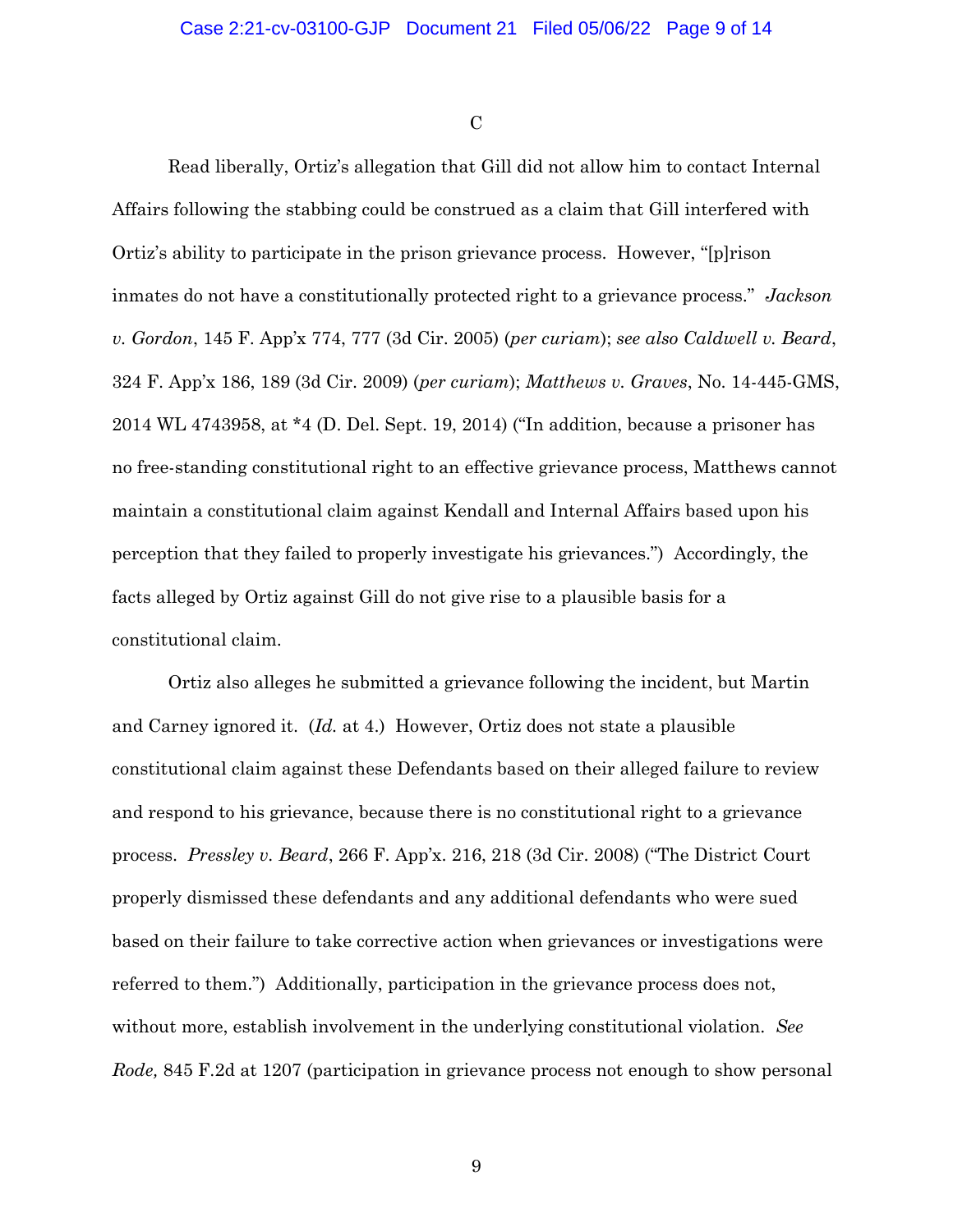#### Case 2:21-cv-03100-GJP Document 21 Filed 05/06/22 Page 10 of 14

involvement in alleged violation); *Curtis v. Wetzel*, 763 F. App'x 259, 263 (3d Cir. 2019) (*per curiam*) ("The District Court properly determined that Defendants Wenerowicz, Lewis, and Shaylor – who participated only in the denial of Curtis' grievances – lacked the requisite personal involvement [in the conduct at issue]."); *Folk v. Prime Care Med.*, 741 F. App'x 47, 51 (3d Cir. 2018) (*per curiam*) ("Although some of these defendants were apparently involved in responding to some of Folk's prison grievances, there are no allegations linking them to the underlying incidents and thus no basis for liability based on those later grievance reviews."). Consequently, any claim asserted by Ortiz against Martin or Carney based on their responses or lack thereof to his grievances are dismissed with prejudice.

#### D

Ortiz alleges in conclusory fashion that he was denied access to the prison law library. (*Id.* at 4.) Read liberally, Ortiz could be raising a First Amendment access to the courts claim. However, that claim is not plausible. "A prisoner making an accessto-the-courts claim is required to show that the denial of access caused actual injury." *Jackson v. Whalen*, 568 F. App'x 85, 87 (3d Cir. 2014) (*per curiam*) (quoting *Lewis v. Casey*, 518 U.S. 343, 350 (1996)). This is because the right of access to the courts "rest[s] on the recognition that the right is ancillary to the underlying claim, without which a plaintiff cannot have suffered injury by being shut out of court." *Christopher v. Harbury*, 536 U.S. 403, 415 (2002). In other words, a prisoner claiming he was denied access to the courts must allege an injury traceable to the conditions of which he complains. *Diaz v. Holder*, 532 F. App'x 61, 63 (3d Cir. 2013) (*per curiam*) (affirming dismissal of denial of access claims where plaintiff failed to tie alleged deficiencies in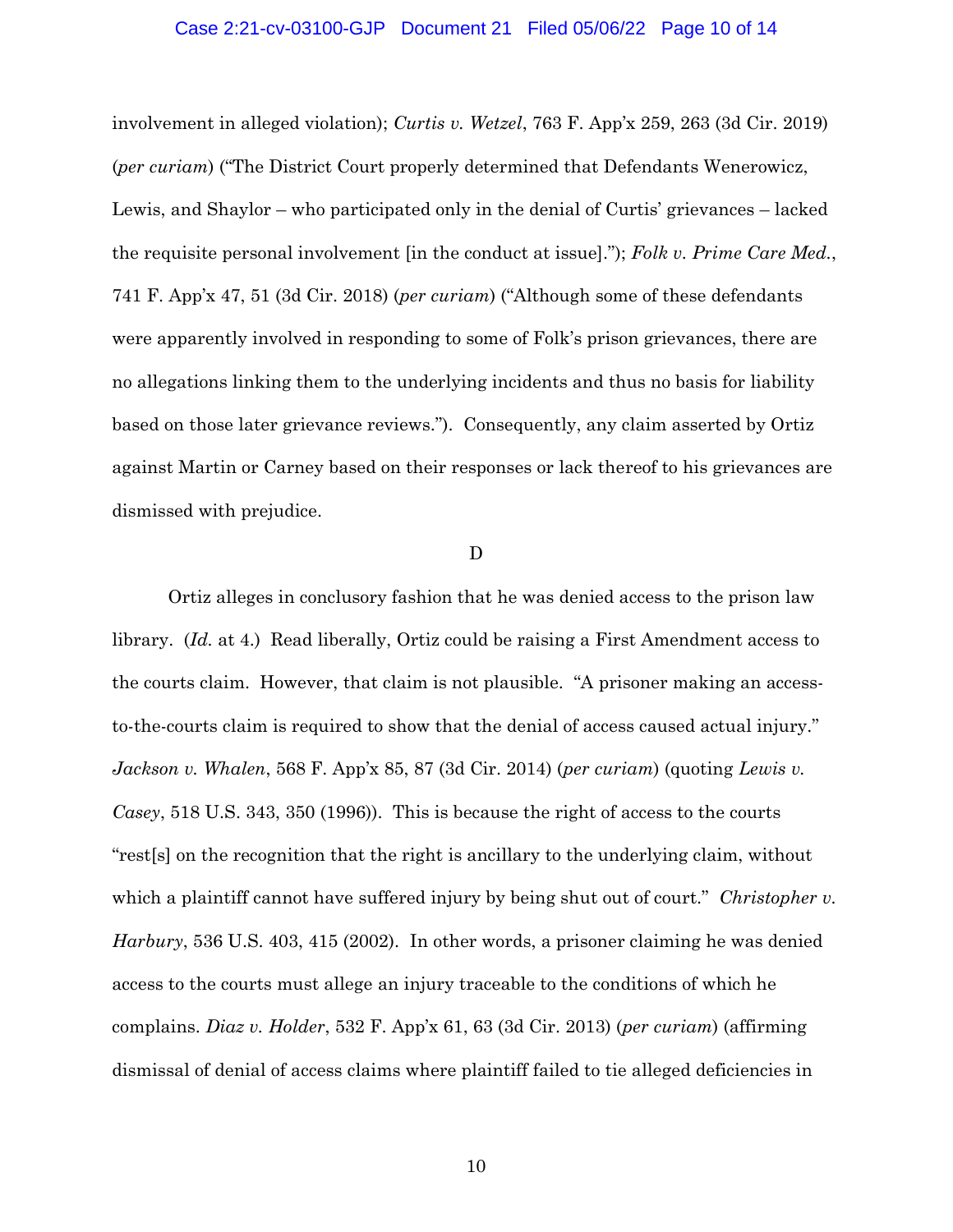#### Case 2:21-cv-03100-GJP Document 21 Filed 05/06/22 Page 11 of 14

library to harm in underlying action). In general, an actual injury occurs when a prisoner demonstrates a "nonfrivolous" and "arguable" claim was lost because of the denial of access to the courts. *Christopher*, 536 U.S. at 415. "[T]he underlying cause of action, . . . is an element that must be described in the complaint." *Id*. *See also Presbury v. Wetzel*, -- F. App'x. --, No. 19-2586, 2020 WL 110234, at \*1-2 (3d Cir. Jan. 9, 2020) (access to court claim denied where prisoner did not allege facts about merits of underlying claim or that he suffered an injury because of the alleged deprivation).

Furthermore, the right to access the courts may be satisfied if the plaintiff has an attorney. *Diaz*, 532 F. App'x at 63 (citing *Bounds v. Smith*, 430 U.S. 817, 831 (1977) and *Peterkin v. Jeffes*, 855 F.2d 1021, 1042 (3d Cir. 1988)); *see also Prater v. City of Phila.*, 542 F. App'x 135, 137 n.4 (3d Cir. 2013) (*per curiam*). Here, Ortiz alleges Gill did not allow him to contact his attorney, the clear inference being that at the time of the incident he was represented by counsel. (ECF No. 16 at 4.)

Ortiz's allegations are conclusory. He does not allege facts which could establish that he was deprived of a nonfrivolous and arguable claim due to the alleged denial of access to the law library. And again, he was represented by counsel at the time of the alleged incident.

E

Ortiz alleges he was not permitted to contact his loved ones following the stabbing incident. (*Id.* at 4.) "Inmates have a right protected under the First Amendment to communicate with their family and friends by reasonable means." *Stokes v. Lanigan*, No. 12-1478, 2012 WL 4662487, at \*5 (D. N.J. Oct. 2, 2012); *Almahdi v. Ashcroft*, 310 F. App'x 519, 521-22 (3d Cir. 2009) (noting the "constitutional right at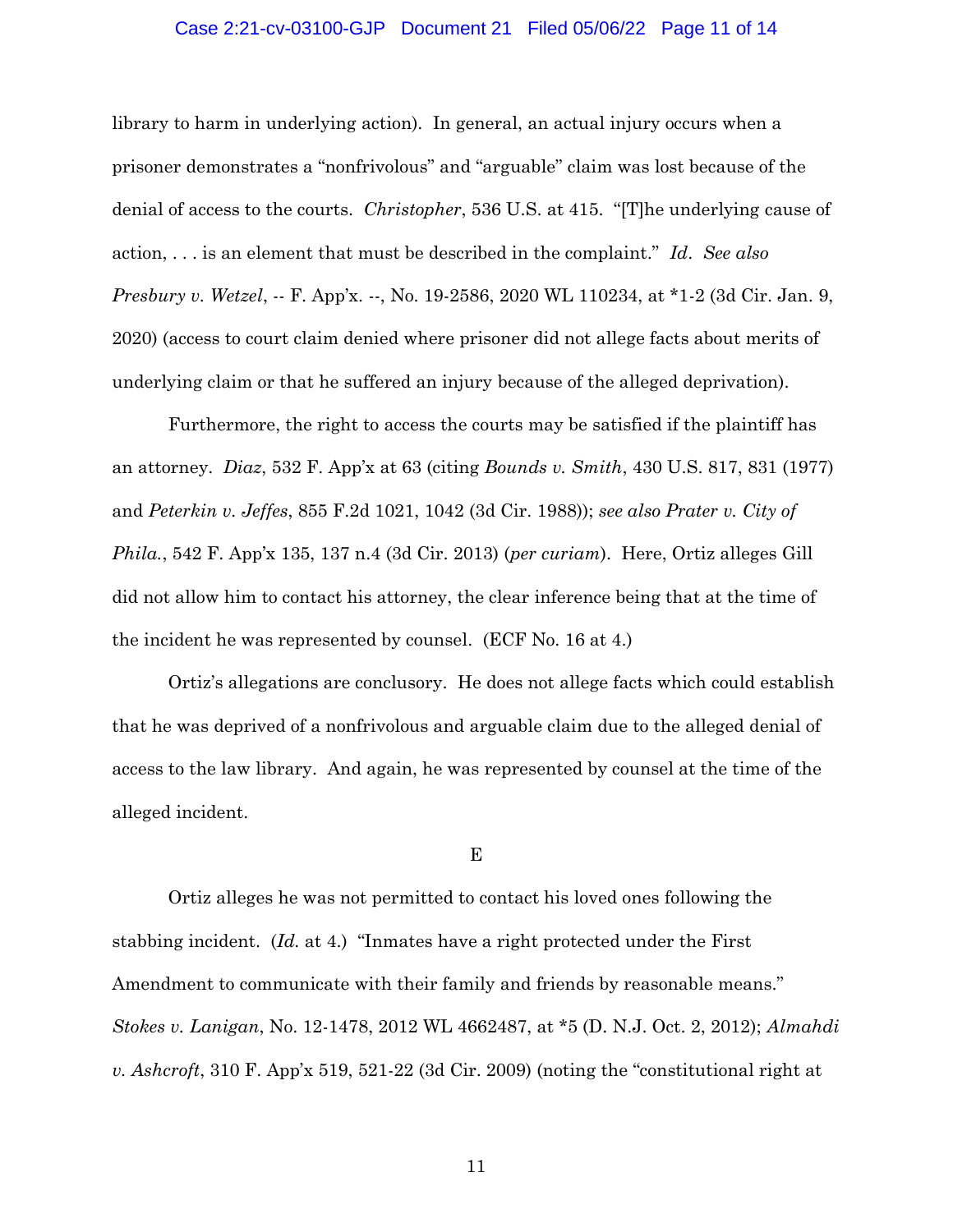#### Case 2:21-cv-03100-GJP Document 21 Filed 05/06/22 Page 12 of 14

issue has been described as the right to communicate with people outside prison walls.") This right, however, has limitations. There is no constitutional right to visitation, *Flanagan v. Shively*, 783 F. Supp. 922, 934 (M.D. Pa. 1992), and no right to unlimited telephone use, *Almahdi*, 310 F. App'x at 522. Moreover, where alternate means of communication are available, the limitation on a particular means of communicating may not be deemed unreasonable. *See Ortiz-Medina v. Bradley*, No. 1:19-cv-2133, 2020 WL 362697, at \*5 (M.D. Pa. Jan. 22, 2020) (quoting *Love v. New Jersey Dep't of Corr.*, No. 14-5629, 2015 WL 2226015, at \*3 (D.N.J. May 12, 2015)).

Again Ortiz's claim is perfunctory. He does not allege facts detailing his request to communicate with his loved ones and does not identify who denied the request. His Amended Complaint lacks allegations as to how the named Defendants caused him to be unable to communicate with family and friends. Ortiz has not stated a plausible First Amendment claim and this claim is dismissed, but he can amend it.

F

Ortiz alleges Gill would not allow him to contact his lawyer following the incident. (*Id.* at 4.) The Court understands Ortiz to be asserting a Sixth Amendment right to counsel claim, which is also not plausible.

"Under the Sixth Amendment, a pretrial detainee has a right to utilize counsel to defend against a criminal case that the state has brought against him." *Prater v. City of Phila.*, No. 11-1618, 2015 WL 3456659, at \*4 (E.D. Pa. June 1, 2015) (on remand) (citing *Benjamin v. Fraser*, 264 F.3d 175, 186 (2d Cir. 2001)). With respect to restrictions on attorney contact with clients, "[t]he Supreme Court [has] held that 'inmates must have a reasonable opportunity to seek and receive the assistance of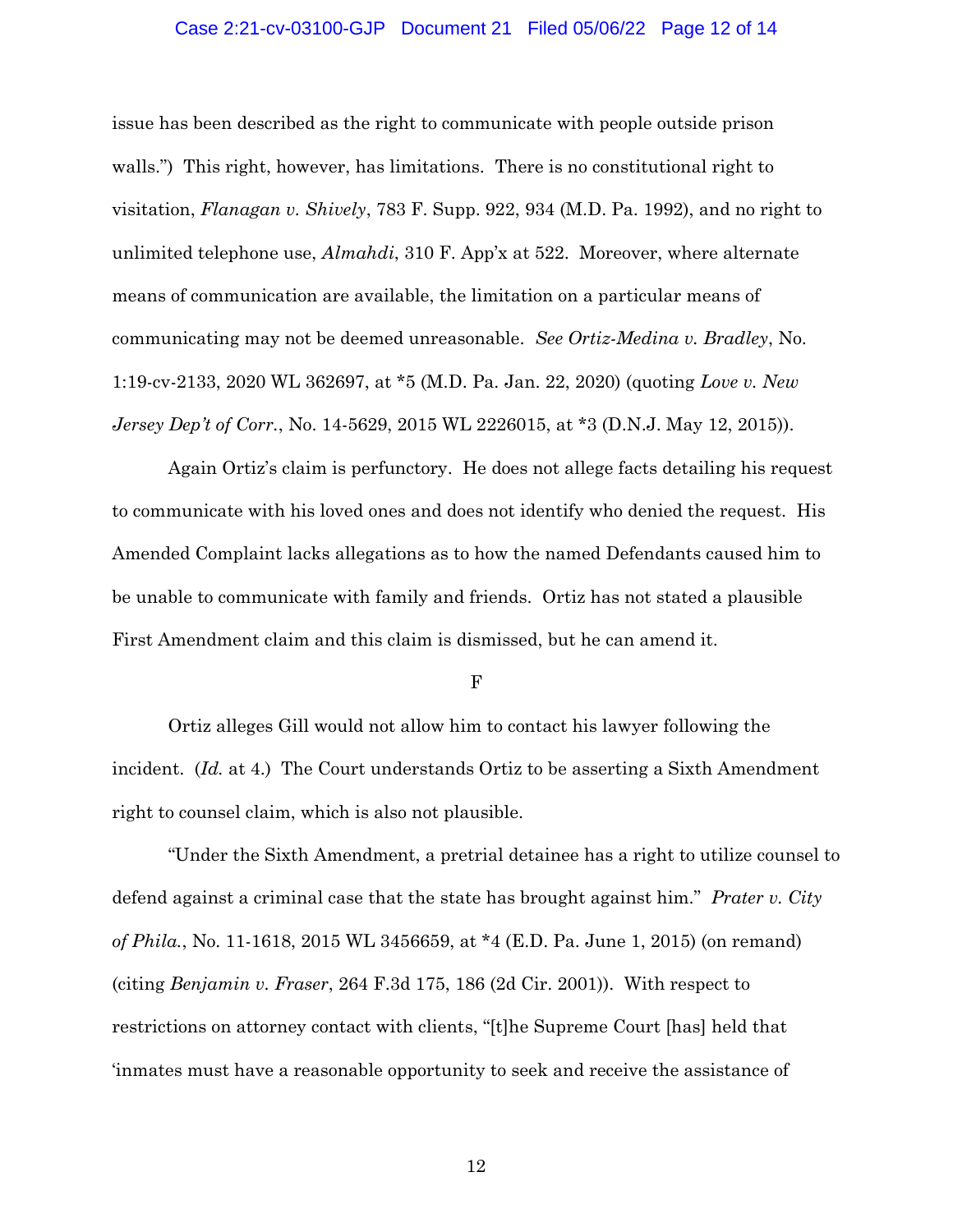#### Case 2:21-cv-03100-GJP Document 21 Filed 05/06/22 Page 13 of 14

attorneys' and that [prison] '[r]egulations and practices that unjustifiably obstruct the availability of professional representation . . . are invalid.'" *Id.* at 184 (fourth alteration in original) (quoting *Procunier v. Martinez*, 416 U.S. 396, 419 (1974)). Thus, where an institutional restriction impedes a pretrial detainee's access to criminal counsel, "'the practice must be evaluated in the light of the central objective of prison administration, safeguarding institutional security.'" *Id.* at 187 (quoting *Bell*, 441 U.S. at 547). A prison regulation restricting a pretrial detainee's contact with his attorney is unconstitutional where it "'unreasonably burden[s] the inmate's opportunity to consult with his attorney and to prepare his defense.'" *Id.* (quoting *Wolfish v. Levi*, 573 F.2d 118, 133 (2d Cir. 1978)).

Notably, unlike a First Amendment access to the courts claim, a claim of unreasonable interference with Sixth Amendment right to counsel does not require a showing of actual injury. *See Benjamin*, 264 F.3d at 185 (pretrial detainee has standing to assert unreasonable interference with Sixth Amendment right even if the interference did not result in "actual injury"). Although the Third Circuit has not ruled on this issue in a published opinion, the court in *Prater* noted that district court had failed to address the prisoner's Sixth Amendment interference with right to counsel claim and disagreed with the district court's implicit conclusion that the claim required a showing of actual injury. *Id.*, 542 F. App'x at 139, n.5 (affirming in part on alternate basis) (citing *Benjamin*, 264 F.3d at 185).

Ortiz does not allege he asked to communicate with his attorney in connection with the defense of criminal charges against him. He does not state why his request was denied – that is, whether it was because of a particular regulation or the decision of